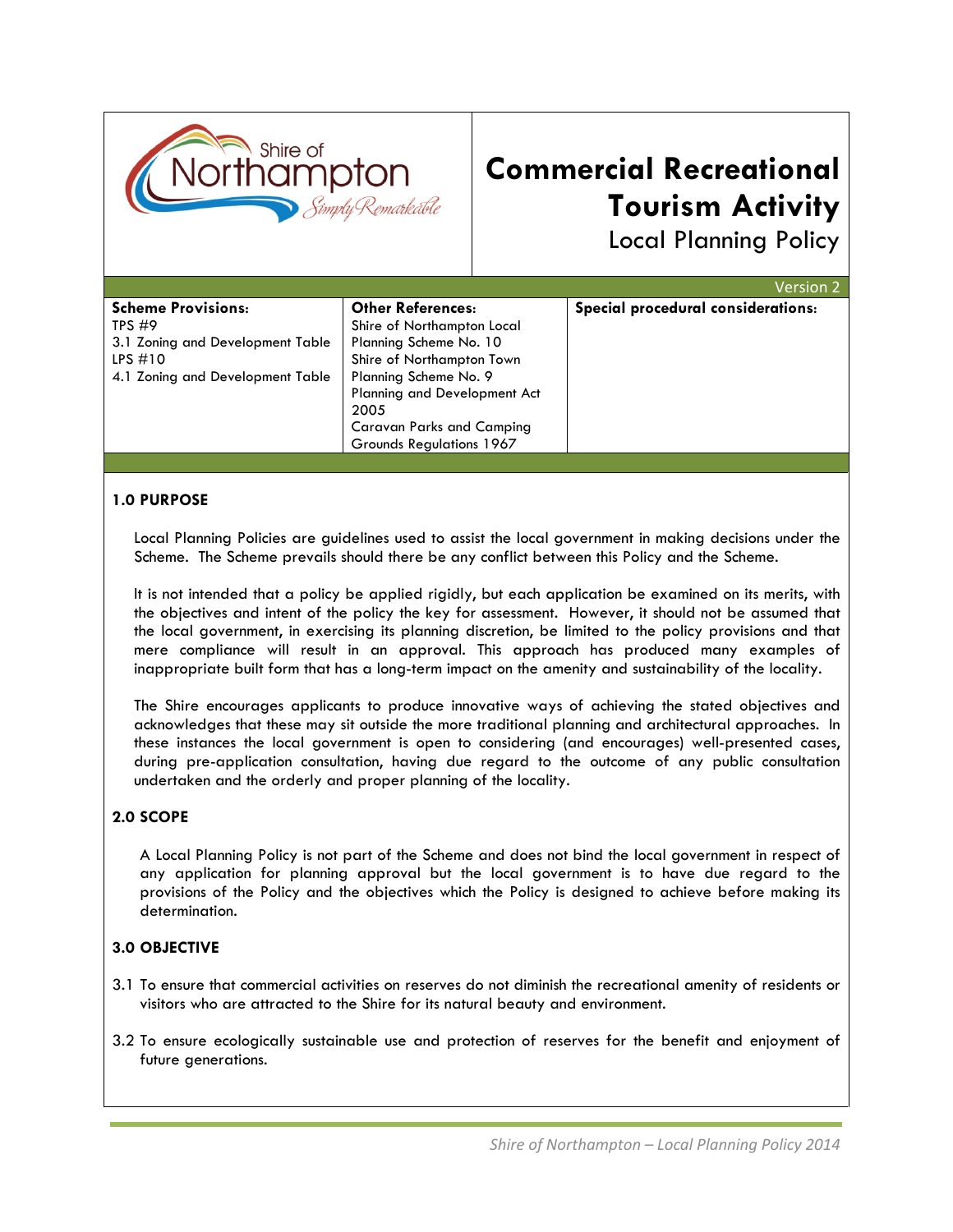- 3.3 To retain reserves (where appropriate) as places for passive and/or active recreation for residents and visitors.
- 3.4 To regulate the level and intensity of commercial activities on reserves necessary to ensure that it does not destroy the value and nature of the activity and the resource on which it is based.
- 3.5 To enable appropriate (limited) opportunities for commercial tourism operators to provide services and facilities to the public to enhance their visit to the Shire.
- 3.6 To provide criteria for assessing and determining applications.

#### **4.0 POLICY STATEMENT**

#### **4.1 Background**

- 4.1.1 Town Planning Schemes require that planning approval from Council is required PRIOR to the use or commencement or carrying out of development on reserved land within the Shire.
- 4.1.2 Under the "Reserves and Foreshores Local Law" approval from Council is required to sell or hire goods and services from reserves and foreshore areas within the jurisdiction of the Shire.
- 4.1.3 Council has a responsibility to manage the lands entrusted to it for their intrinsic values and for the appreciation and benefit of present and future generations. In doing so, Council recognises that the Shire has a beautiful and diverse natural environment which provides recreational, aesthetic and spiritual as well as material benefits for both residents and visitors alike.
- 4.1.4 It is recognised that reserves have the capacity to satisfy an important portion of the public demand for outdoor recreation and tourism, and in so doing contribute significantly to the social, physical and economic well-being of the Shire.
- 4.1.5 With public demand for beaches/rivers and reserves rapidly increasing, Council must take every care to protect them and the safety and comfort of people who use them.

#### **4.2 APPLICATION OF POLICY**

This policy applies to all 'recreational' Crown reserves and immediate ocean/river foreshore and beach areas within the Shire including UCL.

- 4.2.1 A 'recreational' reserve, for the purposes of this Policy, are deemed to be those reserves or UCL areas within the Shire that are predominantly used, or intended to be used for recreation purposes.
- 4.2.2 The main areas the policy applies to are those commercial tourism operations which received a commercial gain or reward from the use of the reserve or UCL. Examples include guided tours/safaris, active recreational pursuits (sandboarding, off-road vehicles, cycling, horse riding etc.) or the use of reserves or UCL for a hire site (boat, surfboard, snorkel equipment etc.).
- 4.2.3 Activities are not limited to those taking place wholly on the reserve or UCL but also include activities that involve crossing the reserve or UCL, or transferring people or items on, off or over the reserve or UCL. This includes the embarking or disembarking of people/items from or to water based activities adjoining the reserve or UCL (eg. tour boats, canoeing, river cruises etc.).
- 4.2.4 Scenic tours that simply traverse a reserve or UCL as part of a longer journey or passive recreational activities are generally exempt from this policy.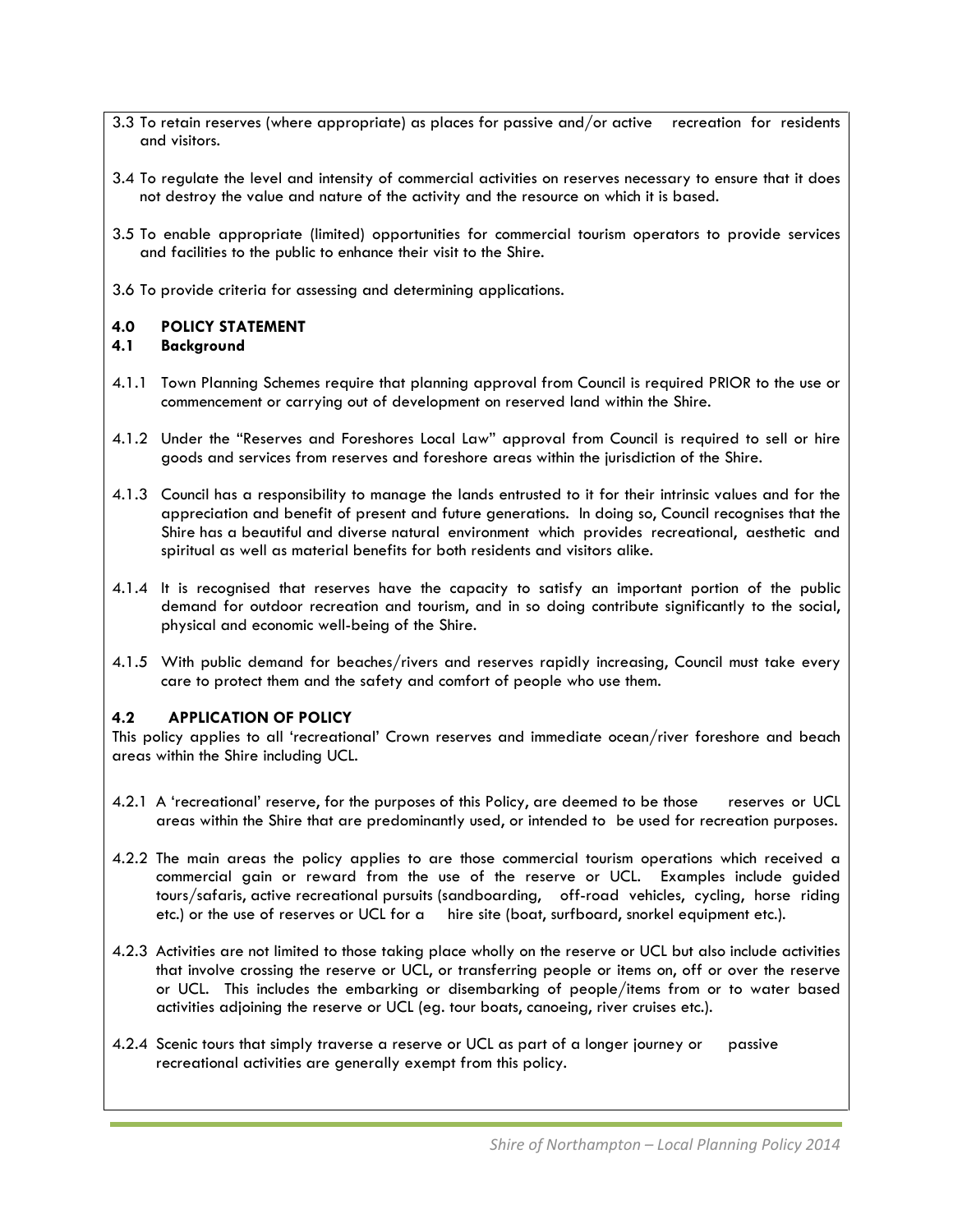#### **4.3 MATTERS TO BE CONSIDERED IN ASSESSING & DETERMINING APPLICATIONS 4.3.1 General**

- 4.3.1.1 The natural systems should be able to sustain the form of recreation or activity which is proposed.
- 4.3.1.2 The activity should be compatible with the vesting purpose of the land and with the preservation values of the land, eg. they do not impinge upon rare or fragile ecosystems or impair key features of the landscape, or increase visitor pressure on land to an unacceptable level and do not detract from the reasonable enjoyment of the land by the public.
- 4.3.1.3 Generally the widest range of activities consistent with the reserve purpose should be allowed. Uses that impair other forms of use to an unreasonable extent or place the safety of others in jeopardy should be controlled or eliminated. In certain instances, for safety reasons, priority use may be allocated to specialised recreation activities at sites that are uniquely suited to those activities (eg. jet ski hire).
- 4.3.1.4 Sites that are likely to suffer environmental/stability problems from increased human activity or have a high conservation value will be excluded.
- 4.3.1.5 The Shire will endeavour within the resources available to it to provide an appropriate level of supervision of activities on the reserve or UCL. This is particularly important where natural and cultural values may be impaired. If this cannot be done, the activity should where practicable be restricted, relocated or eliminated.
- 4.3.1.6 The activity should enhance the appropriate use of, enjoyment, understanding and appreciation of the land.
- 4.1.7 The activity should meet all statutory and industry requirements relevant to the operation including compliance with statutory town planning requirements (ie. zoning provisions, development control, Scheme purposes and objectives) and any relevant strategic planning report recommendations.
- 4.3.1.7 If an application is received for an existing activity by a previous Agreement holder of that activity and on the same site, Council will give preference to the previous Agreement holder where no recorded breach of any condition has been noted by Council.

#### **4.3.2 Land-Based Activities**

- 4.3.2.1 If Council's roads, carparks or dual use paths are to be used, then the activity will be assessed in terms of whether it will create a danger to other users of the accessway/areas or will create an obstruction to traffic movement or will result in a major loss of carparking spaces.
- 4.3.2.2 Where appropriate, activities should be located adjacent to constructed public car parking areas and public conveniences (within 100 metres). The applicant may be required to contribute towards the construction of the public facilities. Approved applications may be required to contribute towards the upkeep of the local public infrastructure and facilities if considered necessary as a consequence of that activity.
- 4.3.2.3 If the beach is to be used then the activity must be determined as compatible with the beach environment.
- 4.3.2.4 Hire sites adjacent to foreshore areas must be related to the hire of beach-related equipment. A range of complementary operations may be permitted in the same vicinity if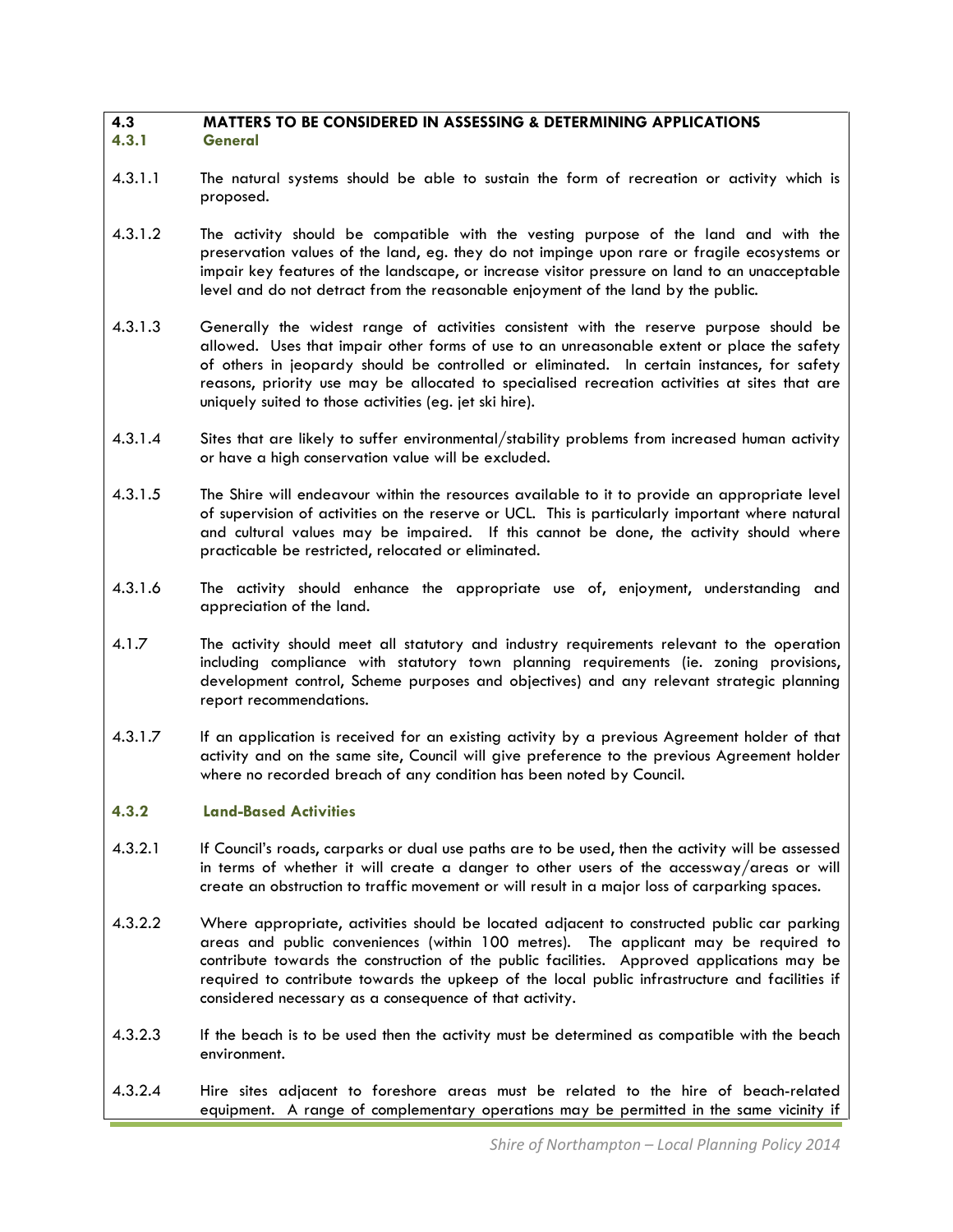there are sufficient facilities and impacts are minor.

- 4.3.2.5 Beach site activities are not to damage, or lead to degradation of, coastal or other natural environment. All applications for beach sites are to be assessed to ensure that community demands outweigh commercial demands. Passive and informal recreation use of the beach will be the dominant use.
- 4.3.2.6 All activities are to demonstrate that they will not create a public nuisance to adjacent residential areas in context of noise, traffic, etc. and not create a conflict with the main beachgoers.

#### **4.3.3 Water-Based Activities**

- 4.3.3.1 Permission will be given to the use of the beach area for guided tours/hiring of water based equipment, provided the applicant is prepared to comply with the terms of any licence of the relevant authority of the water body.
- 4.3.3.2 The activities are not to dominate the main informal water-based activity, conflict with the designated water based activity or create a public danger.
- 4.3.3.3 All activities must be located adjacent to constructed public carpark areas and public conveniences.
- 4.3.3.4 The activity is not to damage, or lead to the degradation of, the coastal or marine environment.
- 4.3.3.5 All activities are not to create a public nuisance to nearby residents, or affect residential amenity and is not to create public nuisance to other regular water-based activities.
- 4.3.3.6 In the case of jet ski hire activity and other motorised craft, signage shall give adequate notice of warning that the particular area is not suitable for informal recreation use.

#### **4.3.4 Information from the Applicant**

In assessing and determining applications, Council will be guided by the following selection criteria:

- (a) Demonstrated successful experience in the activity to a high professional standard;
- (b) Demonstrated history and experience or environmentally acceptable operations;
- (c) Demonstrated appropriate level of knowledge and understanding of local conditions, natural and cultural history, ecological process and possible constraints;
- (d) Demonstrated experience in meeting Agreement conditions, including the prompt payment of fees;
- (e) Demonstrated ability to provide appropriate safety requirements and duty of care responsibilities;
- (f) Demonstrated capability to promote interpretive and educational information that ensures clients are receiving instructions in minimal impact techniques, environmental protection and ethics of appropriate behaviour; and
- (g) Demonstrated \$20 million public liability insurance cover.
- (h) Public liability insurance cover must be held in Australia.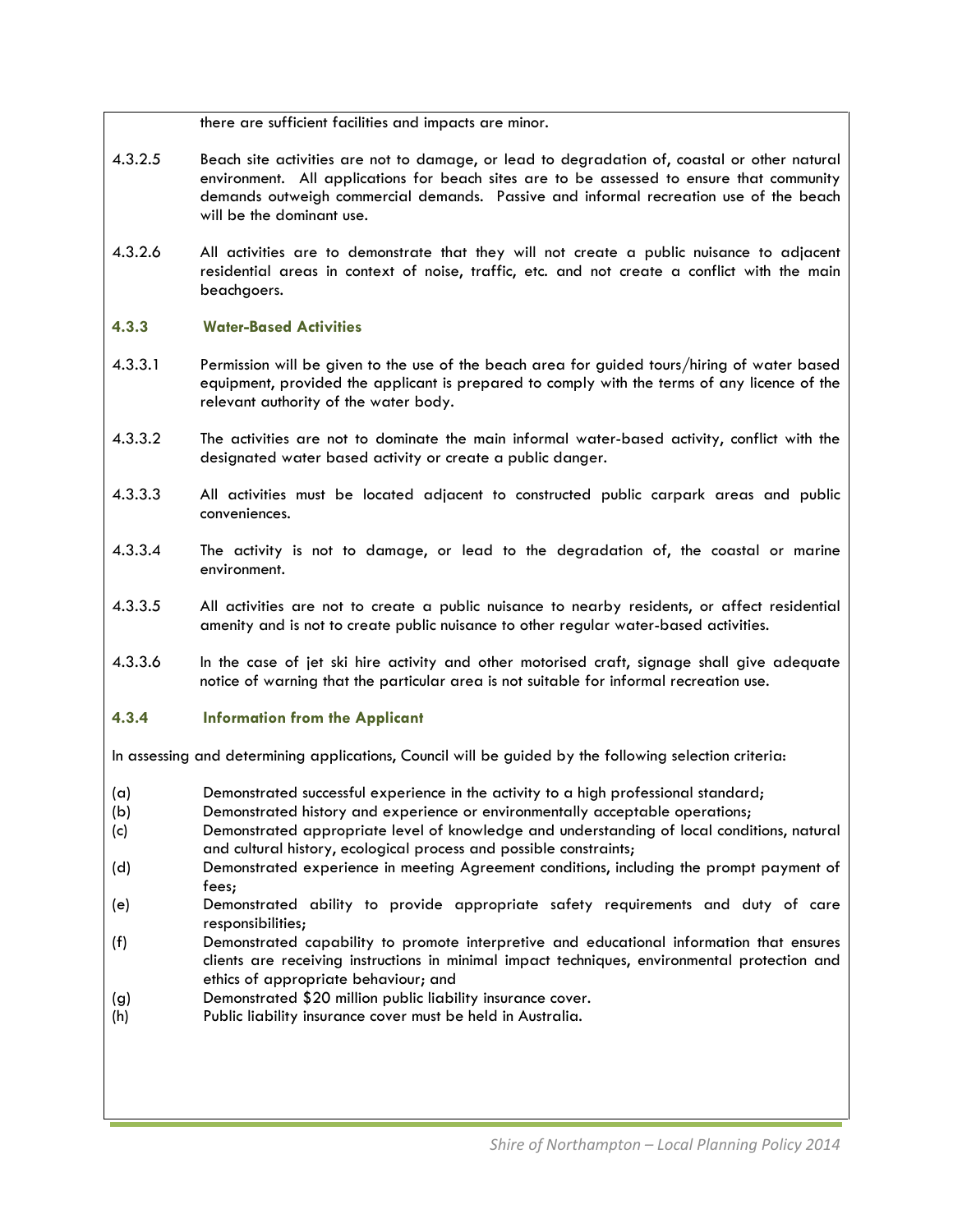### **4.4 SPECIFIC RESTRICTIONS**

#### *4.4.1 Signage & Structures*

- 4.4.1.1 Council may permit the use of a maximum of 1 temporary sandwich board sign or similar in the immediate vicinity of an approved activity/hire site for the purposes of marking the location of the activity. All other advertising signs are subject to a separate application for planning consent in accordance with the Town Planning Scheme.
- 4.4.1.2 The use of bunting, fencing, sheds or other similar structures for activities is generally not supported.

#### **4.4.2 Activities & Locations**

- 4.4.2.1 Based on experience of the impacts of previous/similar activities (within or outside the Shire), the fragile nature of certain areas, and/or the dominant public use of certain areas, Council is of the view that certain activities should not be supported in certain areas and also that a restriction on the number of certain activities in certain areas should be prescribed.
- 4.4.2.2 These restrictions are attached to this policy and are based on knowledge and experience at this time and may be amended from time to time by Council as further knowledge and experience is accumulated.

#### **4.5 APPLICATIONS FOR APPROVAL**

- 4.5.1 All applications shall be in writing on the form prescribed in the Town Planning Scheme and are to be accompanied by the appropriate application fee.
- 4.5.2 Applicants should address the criteria as outlined in Clause 4.4 and provide Council with the following information:
	- (a) Previous relevant experience of the applicant(s);
	- (b) Full details of type of service to be operated;
	- (c) Preferred location of operation (with alternatives);
	- (d) Diagram of layout of service when in operation showing location of equipment, trailers, signs, operators table etc;
	- (e) Hours and dates of operation;
	- (f) Method of operation, eg. hourly hire, 15 minute rides, day trips, and proposed charges to clients;
	- (g) Type and numbers of equipment to be hired/used including details of make, age, special features etc;
	- (h) All of the intended safety measures ie. marker buoys, rescue boats, sign etc;
	- (i) A cover note or similar statement from an insurance company indicating a willingness to

promote insurance coverage (minimum \$20 million public liability coverage required);

- (j) Any on-site storage requirements (if permitted);
- (k) Intended signage (may require Council's additional separate approval); and
- (l) Any additional information specific to the individual service to be provided.
- 4.5.3 Applications are to be lodged no later than 31 March of the application year. Council may process and determine late applications, but will not guarantee that Agreements will be available for the peak holiday season.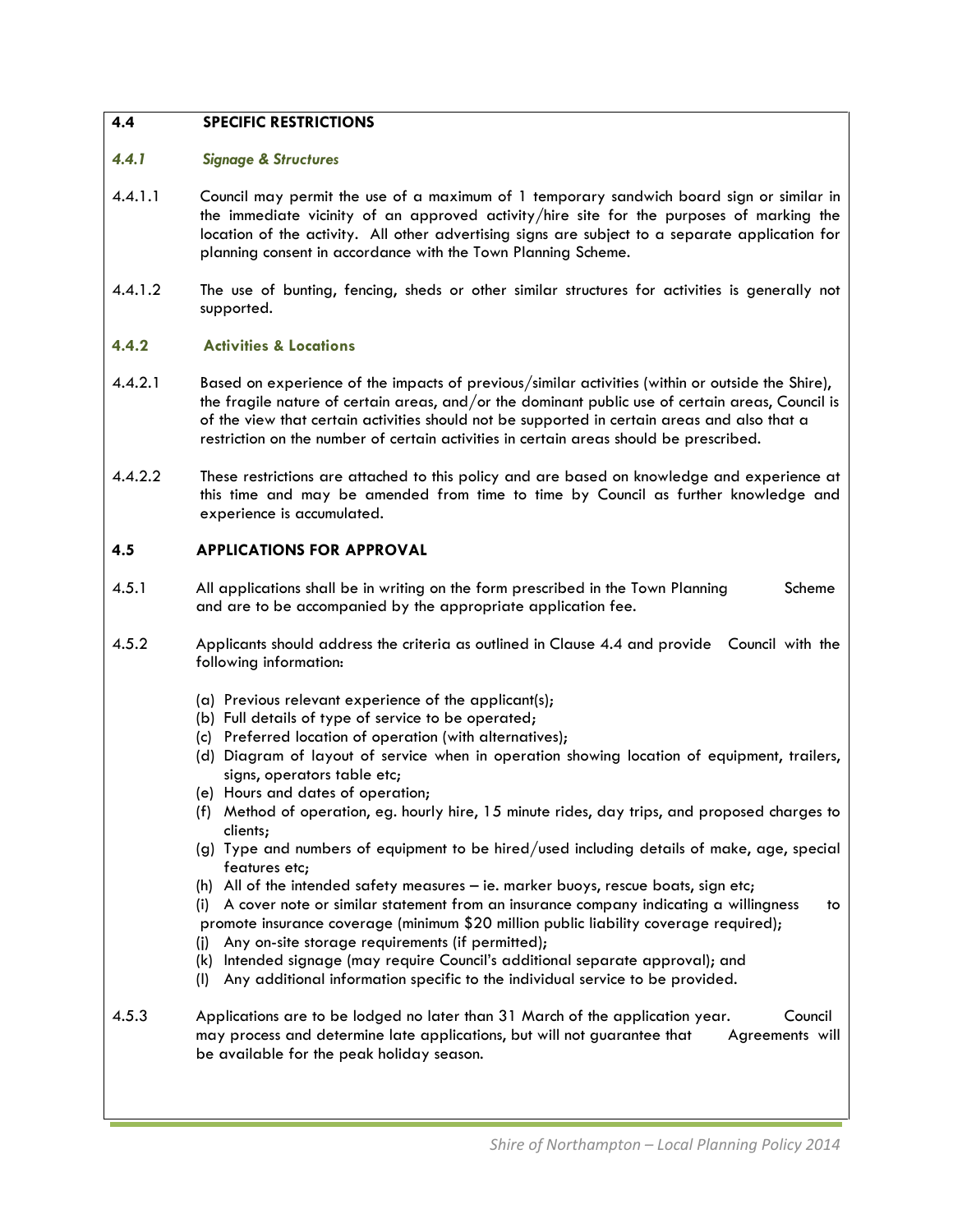## **4.6 PROCESSING OF APPLICATIONS**

- 4.6.1 Where the land is NOT under the care, control and management of the local government, the consent of the owner (ie. the crown via the Department for Planning & Infrastructure, DPI) is required to process the application
- 4.6.2 All applications will be advertised in accordance with the Town Planning Scheme procedure prior to final determination by Council.
- 4.6.3 Applications will be referred to any relevant statutory authorities as determined by Council.
- 4.6.4 All applications will be considered with respect to the matters as are relevant to the site and the proposed activity.
- 4.6.5 Successful applicants will be advised in writing that prior to commencement of the activity, they must enter into an Agreement with Council and pay the relevant costs. Conditions to be incorporated into the Agreement will be specified. Successful applicants will need to promptly respond stating that they agree with the conditions and will pay all costs, fees, etc. associated with preparing the Agreement by June 30 of the application year. A list of unsuccessful applicants will be retained in case of revocation of licence of the successful applicant.

#### **4.7 FEES** (GST inclusive)

### **4.7.1 Application for Planning Approval**

#### 4.7.1.1 \$278

NOTE: If the use has commenced or continued to operate without a current Planning Approval and an expired Licence Agreement, then a penalty fee will apply to the Application by way of an additional amount of \$556.00.

4.7.1.2 This fee excludes advertising costs (eg. advert in newspaper, sign on site etc.) which are charged separately.

| <b>5.0 RESPONSIBILITY</b> | The Principal Planner/Chief Executive Officer as per the Delegations<br>Policy and Register. |                      |                 |
|---------------------------|----------------------------------------------------------------------------------------------|----------------------|-----------------|
| <b>6.0 ADOPTION</b>       | <b>First Drafted</b>                                                                         | 22 October 2004      |                 |
|                           | <b>First Adopted</b>                                                                         | 17 December 2004     | Minute 12.9.3   |
|                           | Last Modified                                                                                | 19 October 2012      |                 |
|                           | Last Adopted                                                                                 | 19 December 2012     | Minute 12.8.2   |
|                           | V2 16 June 2014                                                                              | Advertising<br>Final | (Minutes 6.8.1) |
|                           |                                                                                              | Adoption             |                 |